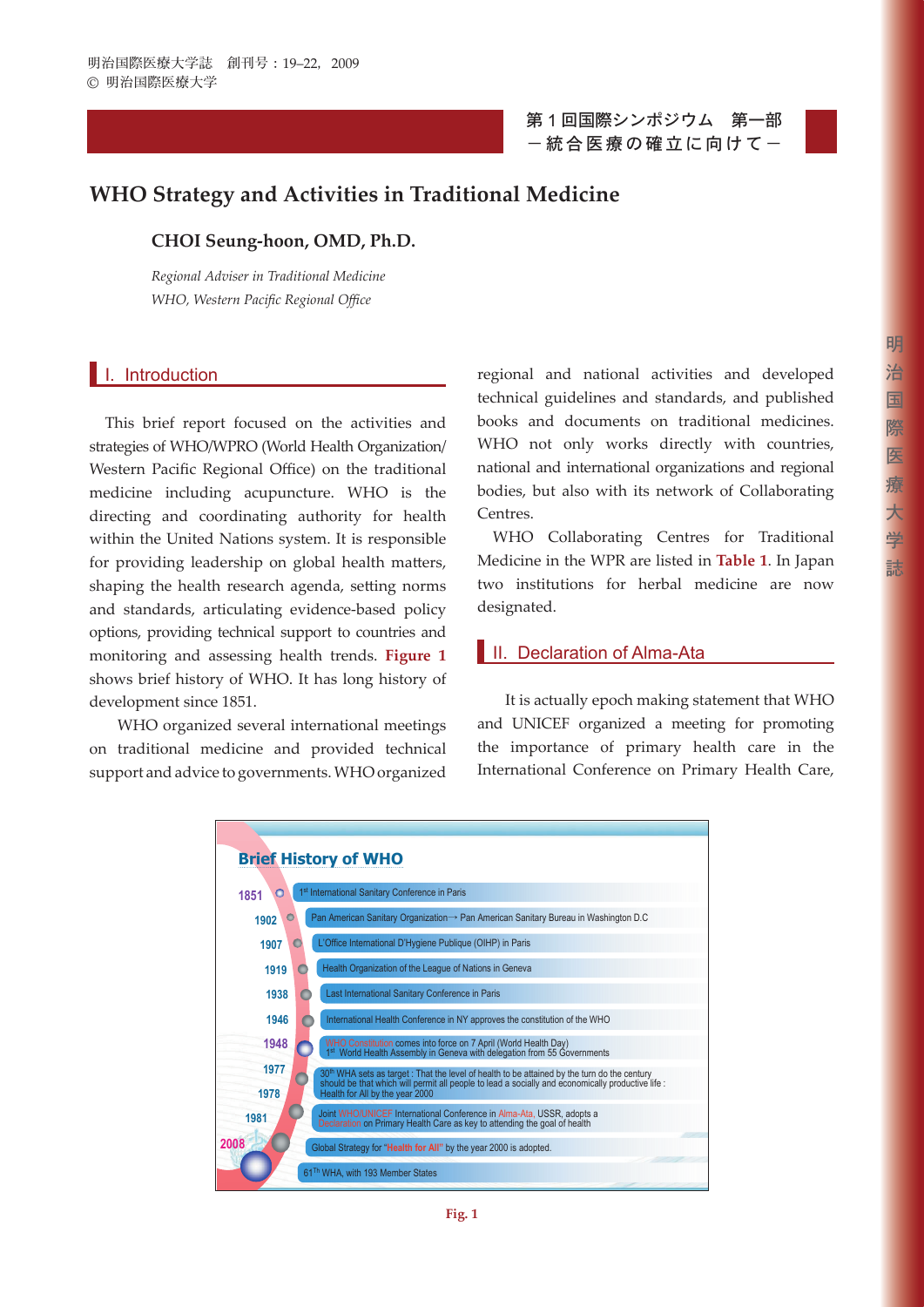#### **Table1** WHO Collaborating Centres for TRM in WPR (13/19)

|    | Institute of Acupuncture and Moxibustion, CACMS, Beijing, PRC                         |  |  |
|----|---------------------------------------------------------------------------------------|--|--|
| 2  | Institute of Clinical Science and Information, CACMS, Beijing, PRC                    |  |  |
| 3  | Institute of Chinese Materia Medica, CACMS, Beijing, PRC                              |  |  |
| 4  | Institute of Medicinal Plant Development, Beijing, PRC                                |  |  |
| 5  | Nanjing University of Chinese Medicine, Nanjing, PRC                                  |  |  |
| 6  | Institute of Acupuncture Research, Fudan University, Shanghai, PRC                    |  |  |
| 7  | Shanghai University of Chinese Medicine, Shanghai, PRC                                |  |  |
| 8  | Oriental Medicine Research Centre, Kitasato Institute, Tokyo, Japan                   |  |  |
| 9  | Dept of Japanese Oriental Medicine, Toyama Med and Pharmaceutical Univ, Toyama, Japan |  |  |
| 10 | East-West Medical Research Institute, Kyung Hee Univ., Seoul, Rep. of Korea           |  |  |
| 11 | Natural Products Research Institute, Seoul National University, Seoul, Rep. of Korea  |  |  |
| 12 | National Hospital of Traditional Medicine, Hanoi, Viet Nam                            |  |  |
| 13 | Dept of Chinese Med, RMIT Univ, Melbourne, Australia                                  |  |  |

CACMS: China Academy of Chinese Medical Sciences; PRC: People Republic of China

#### Alma-Ata, USSR, 6-12 September 1978.

#### The declaration was as follows:

*"Primary Health Care relies, at local and referral levels, on health workers, including physicians, nurses, midwives, auxiliaries and community workers as applicable, traditional practitioners as needed, suitably trained socially and technically to work as a health team and to respond to the expressed health needs of the community."*

The important roles of traditional practitioners in health care were clearly described.

### **III.** What is "traditional medicine"

"Traditional medicine" is a comprehensive term used to refer both to TRM systems such as traditional Chinese medicine, Indian Ayur vedic medicine and Arabic Unani medicine, and to various forma of indigenous medicine. In countries where the dominant health care system is based on western medicine, or where TRM has not been incorporated into the national health care system, TRM is often termed "alternative", "complementary" or "nonconventional" medicine. Accordingly, "traditional medicine" is used when referring to Africa, Latin America, South-East Asia, and/or the Western Paci fi c, whereas "complementary and alternative medicine" is used when referring to Europe and/or North America (and Australia). When referring in a general sense to all of these regions, the comprehensive TRM/CAM is used.

In definition, "Traditional medicine is the knowledge, skills and practices of holistic health-





care, recognized and accepted for its role in the maintenance of health and the treatment of diseases. It is based on indigenous theories, beliefs and experiences that are handed down from generation to generation".

**Figure 2** schematically illustrates the scope of traditional medicine in WPR, which include herbal medicine, acupuncture, massage/manipulation, heat/ steam/sauna, diet, exercise (yoga/qigong), and spiritual/ mental therapy. It should be noted that there are many traditional medicine, such as Ayurvedic medicine exist in the world outside WPR.

### **IV.** Challenges of TRM

There are a number of major challenges of TRM, which can be summarized as

1) varying degree with which it is recognized by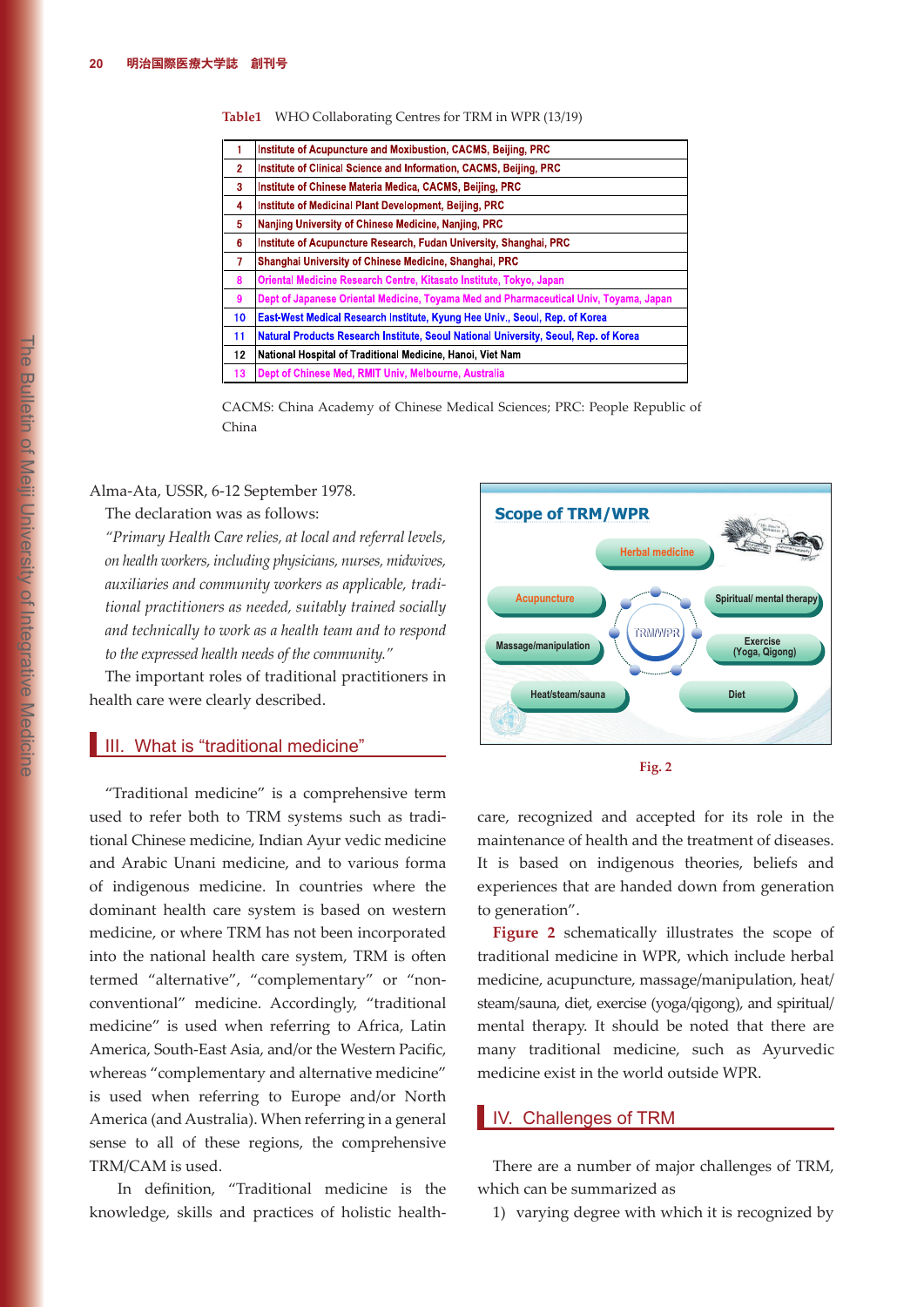governments;

- 2) lack of sound scientific evidence concerning the efficacy of many of its therapies;
- 3) difficulties relating to the protection of indigenous TRM knowledge; and
- 4) problems in ensuring its proper use.

To overcome these challenges, WPRO/WHO developed its "*Regional Strategy for Traditional Medicine in*  the Western Pacific (2001-2010)."

It identified seven major strategic objectives, such as:

- 1) developing a national policy for TRM,
- 2) promoting public awareness of and access to TRM,
- 3) evaluating the economic potential of TRM,
- 4) establishing appropriate standards for TRM,
- 5) encouraging and strengthening research into evidence-based practice of TRM,
- 6) fostering respect for the cultural integrity of TRM
- 7) formulating policies on the protection and conservation of health resources.

To implement the WHO strategies, WPRO/TRM have evolved our foci of plan as policy, regulations, standards, clinical practice, researches, education and information under the theme of "Standardization with evidence-based approaches" as shown in **Figure 3**.

The roles of standards in traditional medicine are raising levels of quality, safety, reliability, efficiency and interchangeability of traditional medicine, and providing above benefits at an economical cost. **Figure 4** schematically illustrates the standardization among clinical practice, information, research in acupuncture and herbal medicine mediated by common terminology.

The main reasons of WHO's initiative on standardization come from its highest authoritative and reliable international organization in health issues and having wide experiences in international activities, while most of the Member States only have their respective initiatives and lack of experiences in international cooperation in traditional medicine.

### **V.** Standardization Projects

In connection with the theme of "Standardization with evidence-based approaches", WHO/WPRO







**Fig. 4**

has conducted a number of standardization projects in traditional medicine such as terminologies, acupuncture point locations, traditional medicine information mainly focused on the International Classification of Traditional Medicine in East Asia (ICTM-EA), and evidence-based clinical practice guidelines in traditional medicine for 27 priority diseases. **Figure 5** indicates a list of 27 priority diseases.

Developing international standard terminologies (IST) in traditional medicine is the first step for the whole project of standardizations. Through hard works and huge amount of contributions from the experts in our Region, we have identified 3,543 international standard terminologies on traditional medicine in the Western Pacific Region. *WHO International Standard Terminology on Traditional Medicine in the Western Pacific Region* (WHO-IST) including English translation and definition has been published in July 2007.